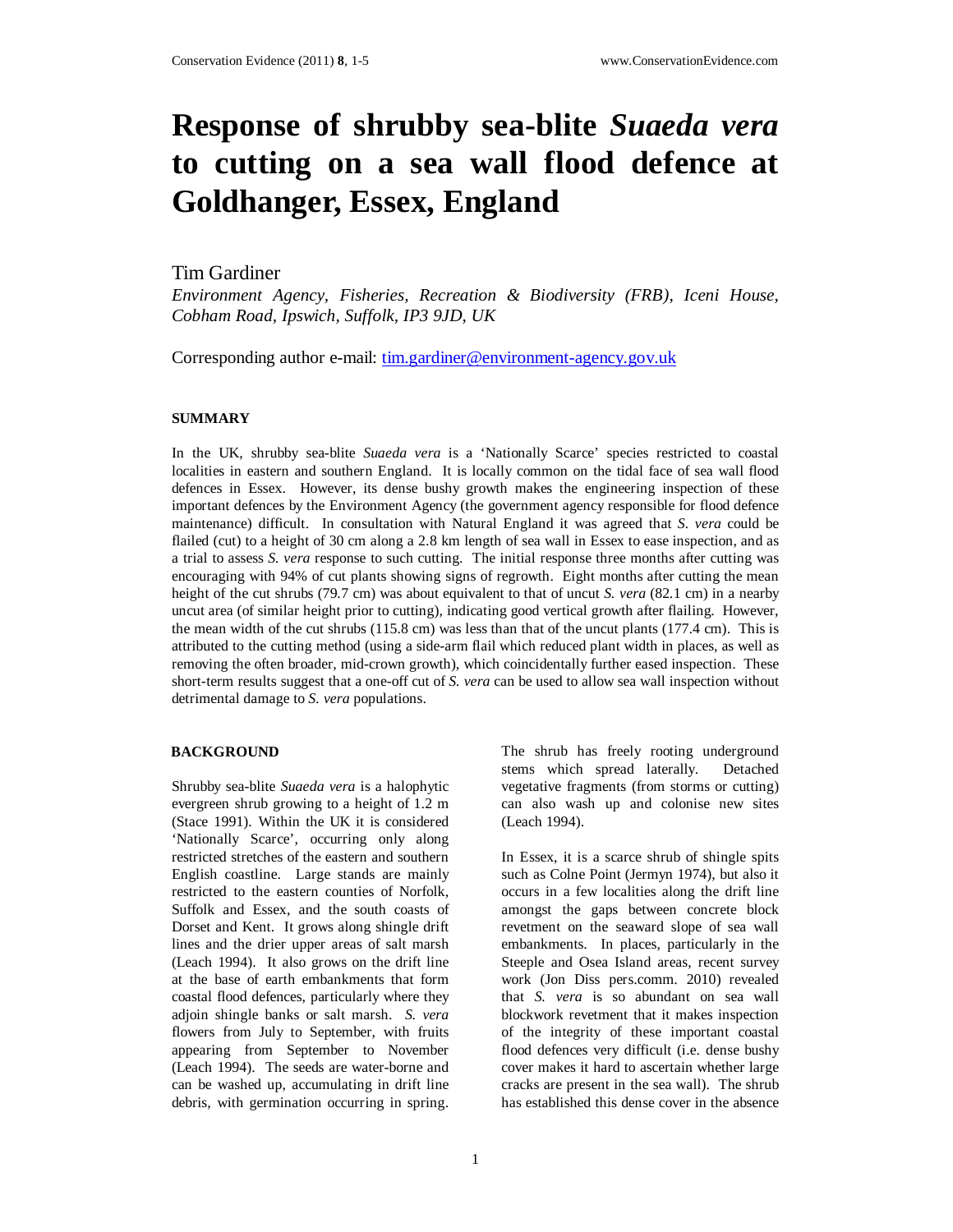of regular cutting of the seaward slope of the embankments and the root system can damage the integrity of the blockwork revetment (e.g. concrete blocks can be shifted out of place), although this is of relatively minor concern at present. However, although removal has been muted, this must be balanced against the threats to *S. vera* populations, including 'coastal squeeze' due to rising sea levels gradually reducing the area of its salt marsh and shingle habitats on the tidal side of the defences, now limiting it to a narrowing strip of the drift line in concrete revetment on the seaward side of several sea walls in Essex. The shrub is included in the Essex Red Data List due to the significant but localised populations on the coast.

Due to the need to inspect and thus protect the integrity of sea walls in Essex, a programme of scrub clearance by cutting was instigated by the Environment Agency (EA; the UK government advisor for flood defence/risk) in 2009. It was acknowledged that areas of scrub would have to be cut back on the folding (or landward berm), landward slope, crest, and seaward slope of the otherwise grassdominated embankments, and that this may lead to detrimental impacts on scarce plants such as *S. vera*, which are listed as an important feature in conservation designations on the Essex coast, including Ramsar sites, Sites of Special Scientific Interest (SSSIs), and the Essex Estuaries Special Area of Conservation (SAC). Due to EA and Natural England (NE; the government advisor for nature conservation) concerns about the response of *S. vera* to scrub management, a trial cut was undertaken along a 2.8 km seaward slope stretch of sea wall at a height of about 30 cm above the soil surface using a tractor mounted flail. It was hoped that, whilst allowing inspection of the integrity of the sea wall, it would also allow regrowth of *S. vera* from the cut stems. This paper presents the initial monitoring results of the response of *S. vera* to this untested and experimental cutting regime.

## **ACTION**

**Study site:** The cutting trial was conducted along a 4 m high, flood defence earth embankment/sea wall that protects arable farmland, coastal grazing marsh, and Goldhanger village between the Osea Island Causeway (Ordnance Survey grid reference:

TL 891070) and Bound's Farm Sluice (TL 903077). This sea wall section is approximately 2.8 km in length with salt marsh on its seaward side and several sections of 'tidal berm' (totaling approx. 0.99 km or 35% of sea wall length) at the toe of the seaward slope of the defence. A tidal berm is a 3-4 m wide vegetated mud shelf located at the base (or 'toe') of the sea wall which at this locality supports a halophytic plant community. These berms provide important habitat for plants of the upper salt marsh zone, such as *S. vera*, and other locally occurring species such as golden samphire *Inula crithmoides* and sea purslane *Halimione portulacoides*.

The seaward slope of the sea wall has four different types of revetment (i.e. a facing, as of masonry, used to support and protect an embankment) along its length: 1) Essex Blocks exposed (30 x 30 cm concrete blocks laid in grid formation at toe of sea wall); 2) Essex Blocks covered with a layer of (naturally accumulated) shallow soil; 3) Canewdon Blocks (1.14 x 1.90 m blocks laid in grid formation at toe of sea wall); and 4) Open Stone Asphalt (a continuous layer of revetment with no gaps at toe of sea wall).

**Cutting:** In February 2010, vegetation on the seaward slope of the 2.8 km stretch of sea wall was cut using a tractor mounted side-arm flail to a height of approximately 30 cm (as specified by the EA and NE). Cuttings were left *in situ* thus potentially allowing *S. vera* fragments to regenerate, and to avoid further disturbance due to difficulties of removal. Contractors were advised not to cut *S. vera* on the tidal salt marsh berm adjacent to the toe of the sea wall, so that some vegetation remained uncut where other notable plants of the Blackwater SSSI and Essex Estuaries SAC (e.g. *I. crithmoides*) were present.

**Shrub monitoring:** On 20 May 2010 (about three months after cutting), the 2.8 km section of sea wall was walked and all *S. vera* plants in a 1 m wide band (a continuous transect) were recorded as either showing signs of regrowth (young shoots sprouting or existing branches below 30 cm still alive) or not showing any indications of regrowth (no new shoots, stems brittle). The transect was situated on the seaward slope of the sea wall at the top of the blockwork revetment (high tide drift line) where most *S. vera* bushes were present. The transect passed through several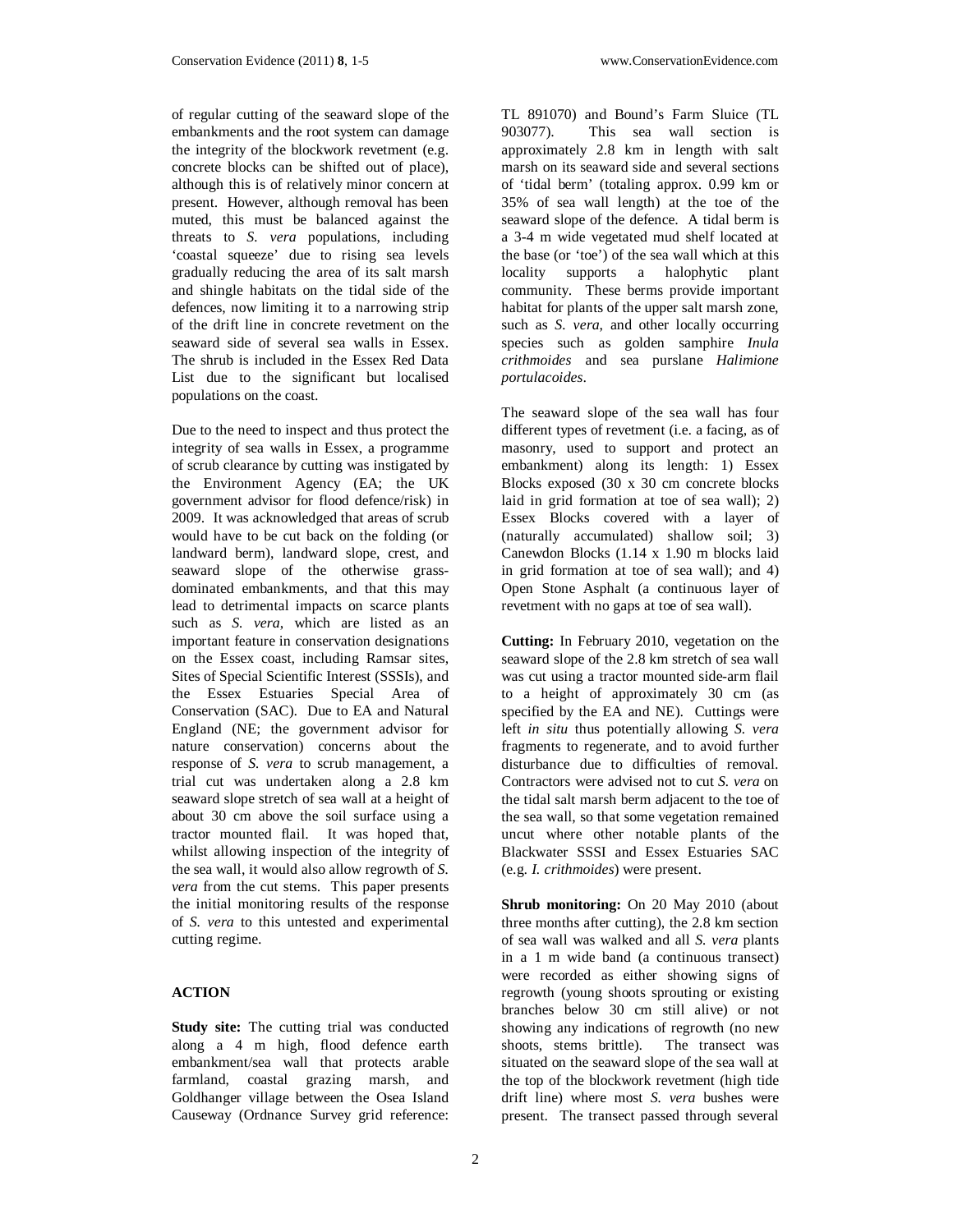different types of revetment: six sections of Essex Blockwork (exposed) total length 1,347 m; three sections of Essex Blockwork (soil covered) total length 701 m; three sections of Canewdon Blocks total length 270 m; and two sections of Open Stone Asphalt total length 488 m. The mean width of the revetment from the upper salt marsh (toe of embankment) towards the crest of the sea wall was approximately 3 m. In addition to the transect count, the height (highest point of each plant from soil surface) and width (widest point of each plant) of 10 randomly selected *S. vera* plants on the revetment (cut with flail) and the adjacent tidal berm (uncut) were measured on 13 October 2010 to determine the extent of regrowth after one growing season. The *S. vera* plants measured on the cut and uncut sections of sea wall were similar in height (70-100 cm) and width (150- 200 cm) prior to cutting.

#### **CONSEQUENCES**

In total, 1,548 of 1,644 (94%) *S. vera* plants on the transect showed signs of regrowth three months after cutting (Table 1). Most exhibited regrowth as small shoots sprouting out of the cut stems, in a few cases young shoots were arising from the soil (in gaps between concrete blocks in most instances) next to cut stems. A small number of cut plants (96 individuals or 6% of the total) showed no signs of regrowth (e.g. leaves shed, stems brittle) and may have been killed by cutting. Generally, the proportion of *S. vera*  resprouting was broadly similar between the different revetment types (Table 1). It should be noted that exposed Essex Blocks had the

highest density of *S. vera* on the transect count, with Open Stone Asphalt the lowest number of plants (mean per 100 m transect length).

The height of *S. vera* bushes on the seaward slope of the sea wall (mean height 79.7 cm) eight months after cutting was almost identical to those on the uncut tidal berm (mean height 82.1 cm), suggesting vertical regrowth was vigorous after flailing (Fig. 1). However, the width of plants was much greater on the uncut tidal berm than on the cut sea wall revetment, suggesting lateral growth was affected by the cutting and there was removal of the broader, sub-crown foliage.

**Non-target effects:** Other notable plants of the front face of the wall such as *I. crithmoides* and *H. portulacoides* were regrowing quite vigorously after cutting. Although not monitored, casual observations suggest that damage to these other locally occurring species due to cutting was mostly avoided.

**Discussion:** The initial response of *S. vera* to cutting was encouraging with 92-97% (depending on revetment type) showing signs of regrowth after three months. This suggests that the shrub is able to respond to this level of cutting, with plenty of new shoots emerging from cut stems. Cutting at 30 cm above the substrate surface appears to have encouraged new growth. Lateral growth through underground stems may also have occurred, as several cut plants had young shoots emerging from the soil immediately adjacent to them (Leach 1994).

| <b>Revetment type</b>       | No. plants/100<br>m | No. plants<br>with<br>regrowth | No. plants<br>without<br>regrowth | % plants<br>with<br>regrowth |
|-----------------------------|---------------------|--------------------------------|-----------------------------------|------------------------------|
| Canewdon Blocks             | 11                  | 29                             |                                   | 96.7                         |
| Essex Blocks (soil covered) | 30                  | 198                            |                                   | 94.7                         |
| Essex Blocks (exposed)      | 103                 | 1,308                          | 83                                | 94.0                         |
| Open Stone Asphalt          |                     | 13                             |                                   | 92.9                         |
| Means or totals             | 59                  | 1.548                          | 96                                | 94.2                         |

**Table 1.** Count of *Suaeda vera* plants along the 2.8 km transect showing plant density (individuals/100 m length of 1 m wide transect) and the proportion regrowing on the four different sea wall revetment types three months after cutting.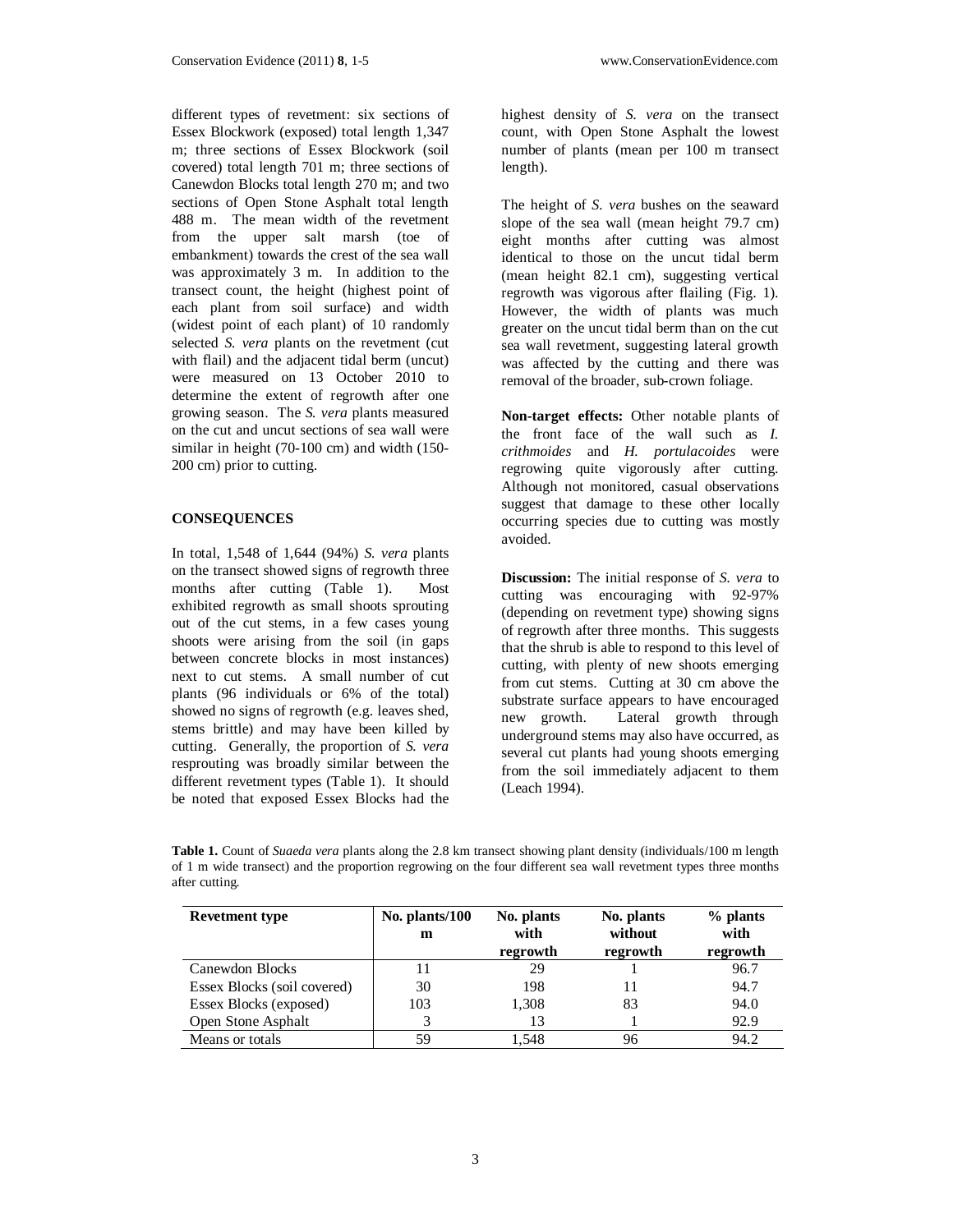

**Figure 1.** Mean height and width of *Suaeda vera* bushes on the Goldhanger sea wall eight months after cutting (standard error bars shown).

By October (8 months after cutting), the cut *S. vera* was approximately the same height as the uncut plants on the tidal berm, suggesting vigorous regrowth after flailing. However, width of cut shrubs was much less than established uncut *S. vera* on the tidal berm, suggesting that the cut plants had quick vertical regrowth, but did not necessarily achieve the bushy lateral growth that they had before cutting. A side-arm flail was used to cut the *S. vera*, this may have led to branches of the plant being cut at an angle in some instances (due to orientation of cutting flail on the slope) reducing the width of the bushes. Therefore, the low shrub width after cutting may make it easier to inspect the condition of the defences in the first year after management. It is intended to cut the seaward slope of the sea walls on a 3-4 year rotation (monitoring will be undertaken to assess if *S. vera* can withstand this intensity of cutting), facilitating easier inspection of the flood defences whilst retaining this scarce species.

It was apparent from the transect count that the different revetment types were not all suitable for *S. vera*. The smaller sized Essex Blocks (30 x 30 cm) arranged in grid formation on the seaward side of the sea wall (many gaps between blocks) had been colonised by *S. vera*. In contrast, the larger Canewdon Blocks (1.14 x 1.9 m) had less gaps and a correspondingly lower density of *S.* 

*vera*. Open Stone Asphalt formed a continuous surface cover of the tidal side of the defence in places, and was the least well colonised of the revetment surfaces due to the almost complete absence of gaps for *S. vera* to establish. This has important implications for the management of coastal flood defences with regards to *S. vera* populations; the changing of revetment type from Essex Blocks to Open Stone Asphalt would likely remove a vast area of habitat for the shrub. Increasingly, Open Stone Asphalt is being used to replace Essex Blocks on sea walls in the county due to the enhanced protection it gives to the seaward face. Open Stone Asphalt provides the most effective form of coastal protection in that it is very durable, although expensive to install. Therefore, when changing revetment type on sea walls supporting *S. vera* (and other local plants), the presence of the shrub needs to be carefully considered, particularly where it forms a feature of designated Ramsar sites, SSSIs and SACs.

#### **ACKNOWLEDGEMENTS**

Environment Agency Operations Delivery staff organised the management of the shrub along the section of sea wall (particular thanks go to Jon Diss, Ben Grant and Helen Morgan). Natural England, in particular Michael Parkin and Carol Reid, assisted with the consenting